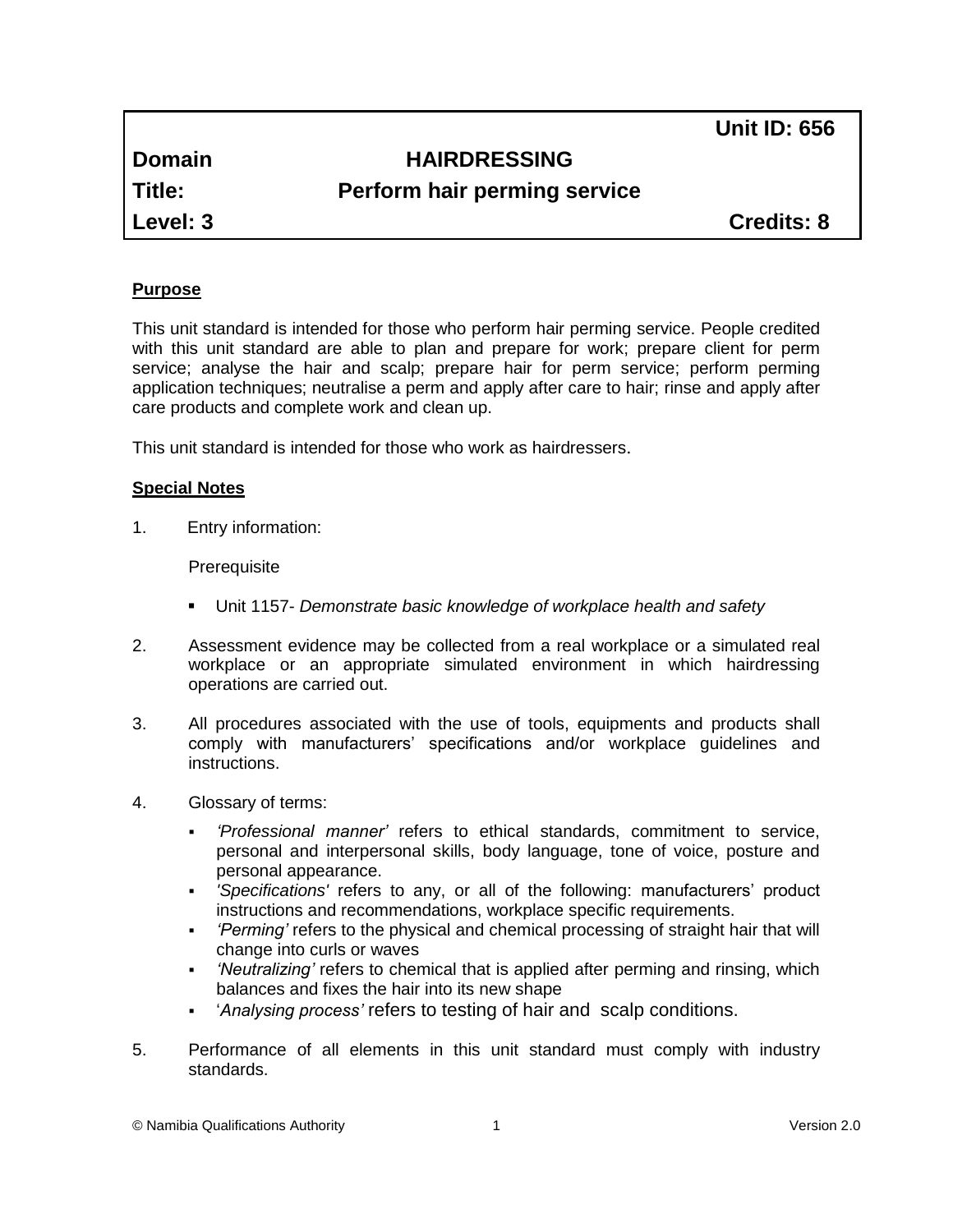- 6. Regulations and legislation relevant to this unit standard include the following:
	- Labour Act, No. 11, 2007
	- Occupational Health and Safety Regulations No. 18, 1997 and all subsequent amendments.
- 7. This unit standard applies to all type of hairs and range of people from different social, cultural or ethnic backgrounds.

## **Quality Assurance Requirements**

This unit standard and others within this subfield may be awarded by institutions which meet the accreditation requirements set by the Namibia Qualifications Authority and the Namibia Training Authority and which comply with the national assessment and moderation requirements. Details of specific accreditation requirements and the national assessment arrangements are available from the Namibia Qualifications Authority and the Namibia Training Authority on [www.nta.com.na](http://www.nta.com.na/)

## **Elements and Performance Criteria**

## **Element 1: Plan and prepare for work**

## **Range**

Planning and preparation may include but is not limited to workplace inspection,equipment defect identification, assessment of environmental conditions ,hazards and determination of work requirements. Tools and equipment may include but are not limited to combs, sectioning clips, pins, rubber bands, and ribbons. Products may include but are not limited to holding products, moulding cream and gel.

#### **Performance Criteria**

- 1.1 Work instructions, including job card, client history record and product details are obtained, confirmed and applied.
- 1.2 Safety requirements are followed in line with safety plans and policies.
- 1.3 Tools and equipment selected to carry out tasks are consistent with the requirements of the job, checked for serviceability and any faults reported.
- 1.4 Products are safely handled and located ready for use in line with workplace procedures.
- 1.5 Measurement requirements for products are sourced and implemented in line with manufacturers' specifications and workplace procedures.
- 1.6 Environmental protection requirements are identified and applied in line with environmental plans and regulatory obligations.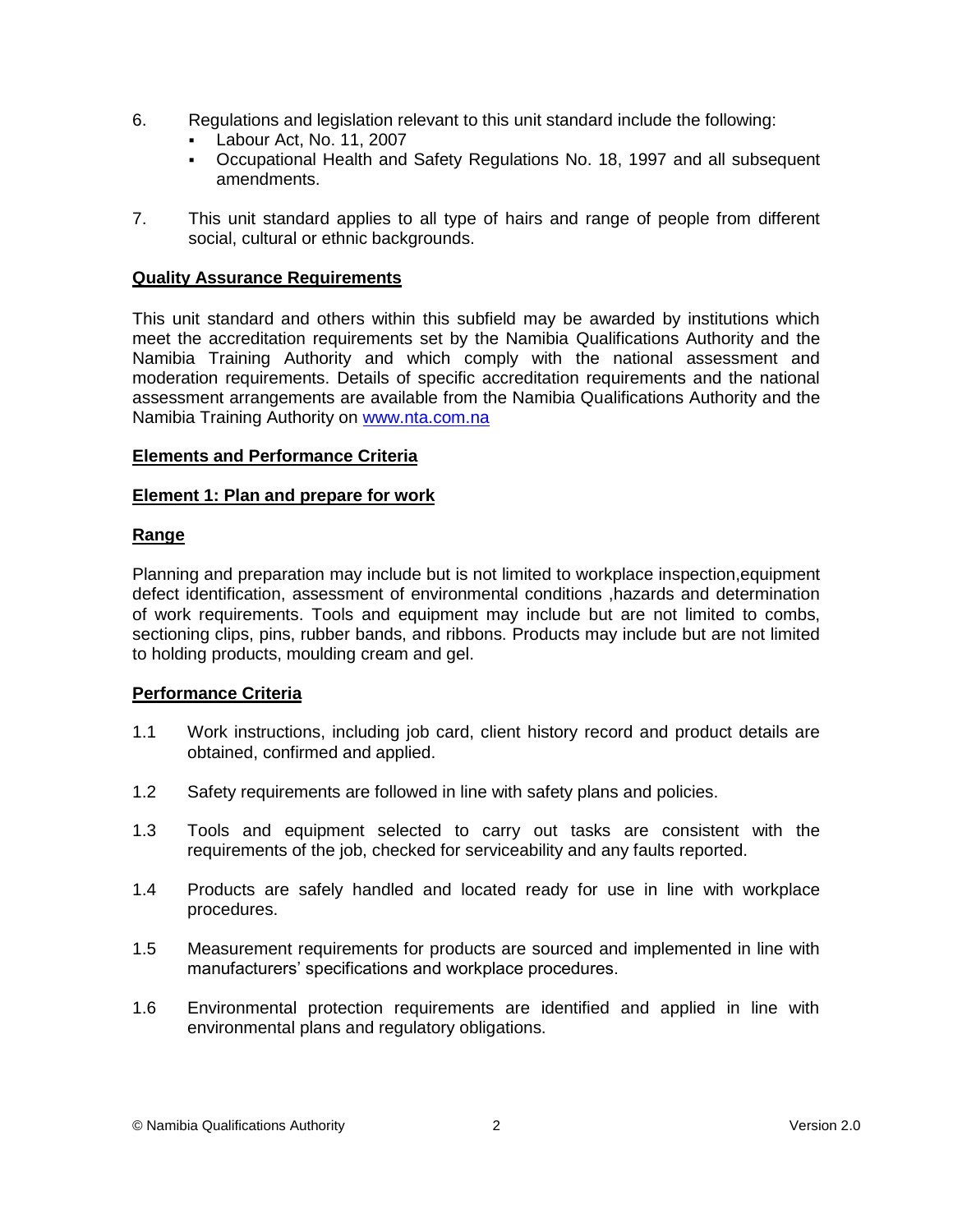## **Element 2: Prepare client for perm service**

## **Range**

Preparation methods may include but are not limited to procedures for using towels, apron, brush and comb.

## **Performance Criteria**

- 2.1 Procedures and information required for preparing client for perm service are identified and sourced in line with workplace procedures.
- 2.2 Preparation methods are applied to ensure client's protection in line with workplace procedures.
- 2.3 Jewelleries and clothing are removed in line with salon procedures.
- 2.4 Client comfort and safety is ensured throughout the perming service and in a professional manner.

#### **Element 3: Analyse the hair and scalp**

## **Range**

Perming rod diameter includes the different size and shape rods.

Winding techniques may include but not limited to brick, on base, over directed, underdirected, spiral, weave,stack winding, perming, textured and combination winding.

#### **Performance Criteria**

- 3.1 Procedures and information required for analysing the hair and scalp are identified and sourced in line with workplace procedures.
- 3.2 Client's hair is analysed through questioning and physical examination.
- 3.3 Information and recommendations regarding the perming service are captured on the client's record card.
- 3.4 Appropriate tools, equipment and products are selected based on the result of the analysis of the hair and scalp.
- 3.5 Permanent wave products and strength, rod size and winding/blocking techniques are selected based on the analysis results.

#### **Element 4: Prepare hair for perm service**

#### **Range**

Products may include but are not limited to barrier cream and porosity equalizer.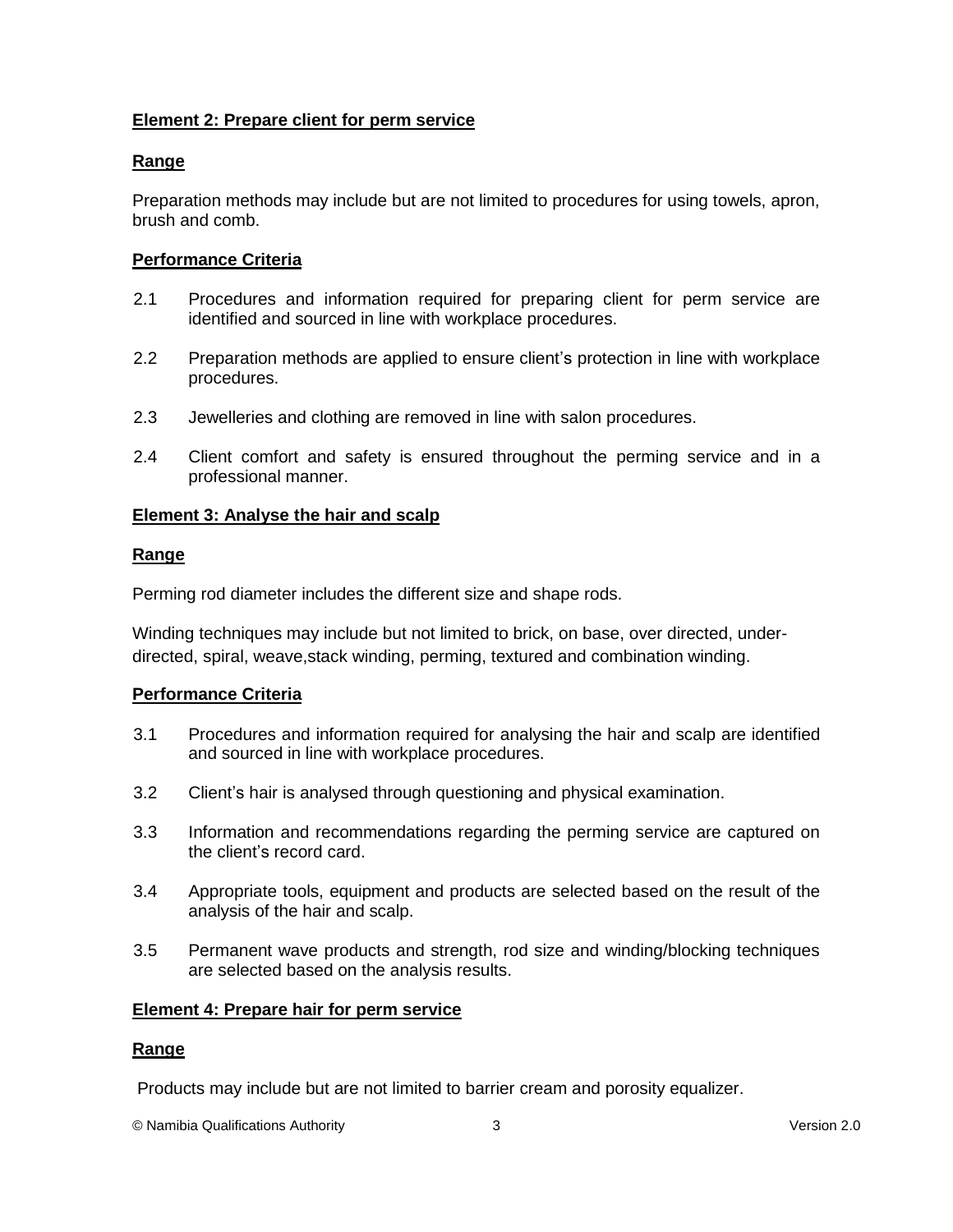## **Performance Criteria**

- 4.1 Procedures and information required for preparing hair for perming service are identified and sourced in line with product specifications and workplace procedures.
- 4.2 The methods and techniques for performing perming service are chosen.
- 4.3 The hair is shampooed in line with manufacturer's instructions prior to perming service.
- 4.4 A barrier cream is applied in line with manufacturer's instructions.
- 4.5 Porosity equalizer is applied if necessary in line with manufacturer's instructions.
- 4.6 Client's hair is sectioned in line with perming service requirements.

## **Element 5: Perform perming application techniques**

#### **Range**

Clients' safety may include but is not limited to eyes, ears and neck protection using suitable barrier products.

Different types of perm lotion may include but are not limited to normal, resistant, coloured, lightened, treated, acid, alkaline gel and 3 step perm

#### **Performance Criteria**

- 5.1 Procedures and information required for performing perming application techniques are identified and sourced in line with product specifications and workplace procedures.
- 5.2 Client's hair is sectioned based on the rod width and diameter.
- 5.3 End papers are applied.
- 5.4 The hair is evenly distributed across the rod and correct tension is applied and the perming rods are secured in line with the salon procedures.
- 5.5 The permanent wave product is applied to every rod.
- 5.6 The curl development is monitored, timed and checked in line with manufacturer's instructions.
- 5.7 The perm product and process are done according to the hair texture
- 5.8 Hair is thoroughly rinsed to remove perm lotion and excess water Is removed

#### **Element 6: Neutralise a perm and apply after care to hair**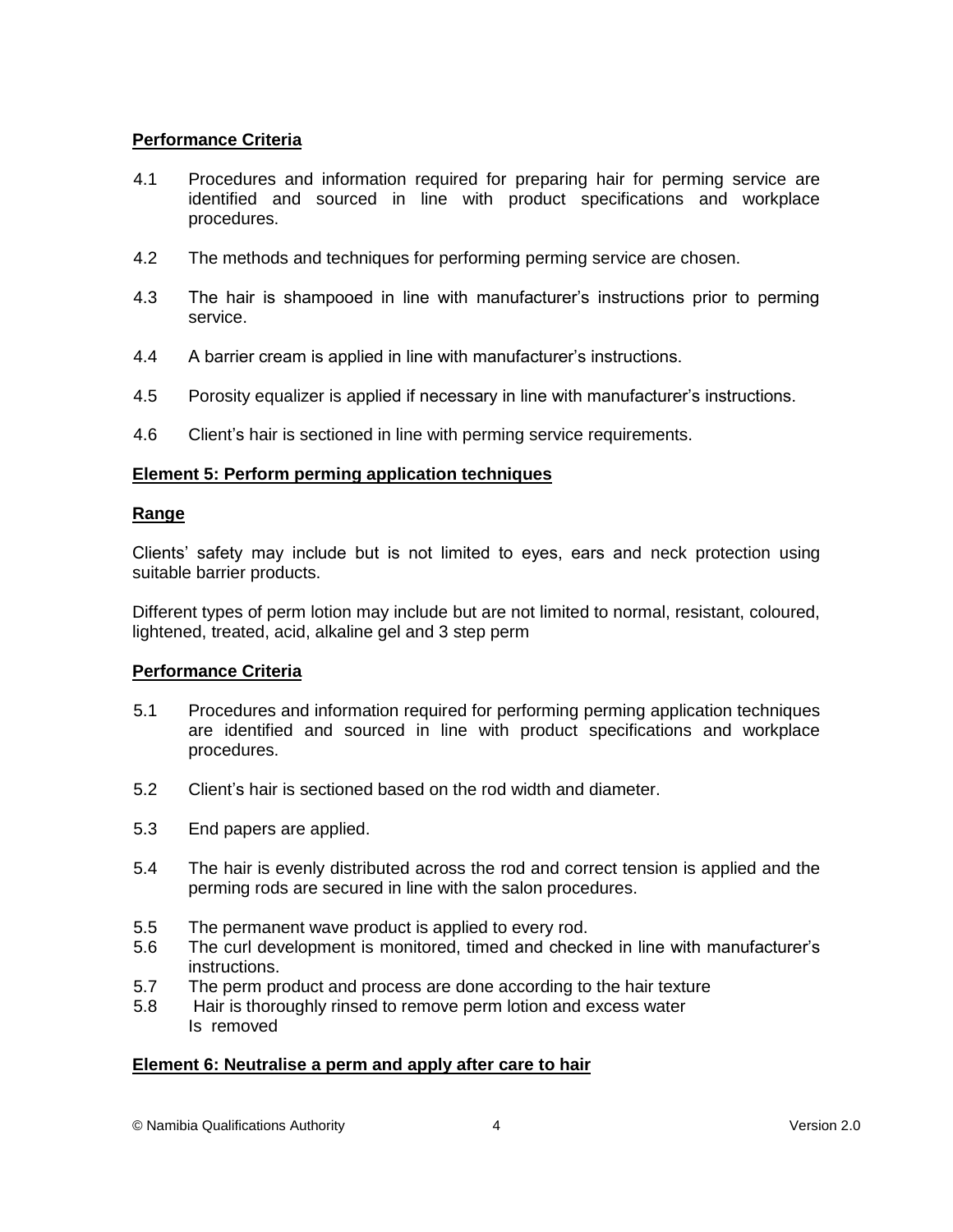## **Range**

Preparation methods may include but are not limited to procedures for using towels, and aprons to protect clients from water and spillage.

Finishing products are applied and aftercare is recommended.

### **Performance Criteria**

- 6.1 Procedures and information required for neutralising a perm are identified and sourced in line with product specifications and workplace procedures.
- 6.2 Client is seated comfortably at the washbasin.
- 6.3 Hair is neutralised in line with manufactures specifications and workplace procedures.
- 6.4 The neutralising process is completed in a time frame compatible with the manufacturer's instruction and hair.
- 6.5 The perm rods are removed in line with salon and manufacturers instructions.
- 6.4 After care product is selected and procedure is carried out in line with manufacturer's specification and workplace procedures.

### **Element 7: Rinse and apply after care products**

#### **Range**

After care products may include but not limited to hairspray ,hair lotions,gels,mousse and wax

#### **Performance Criteria**

- 7.1 Procedures and information required for rinsing and finishing off perm service are identified and sourced in line with product specifications and workplace procedures.
- 7.2 Hair is rinsed and after care products are applied to finish off the perming procedure.
- 7.3 The client is advised of home care treatments and products to maintain the hair perming service.
- 7.4 After care product is selected and procedure is carried out in line with manufacturer's specification and workplace procedures.

#### **Element 8: Complete work and clean up**

## **Range**